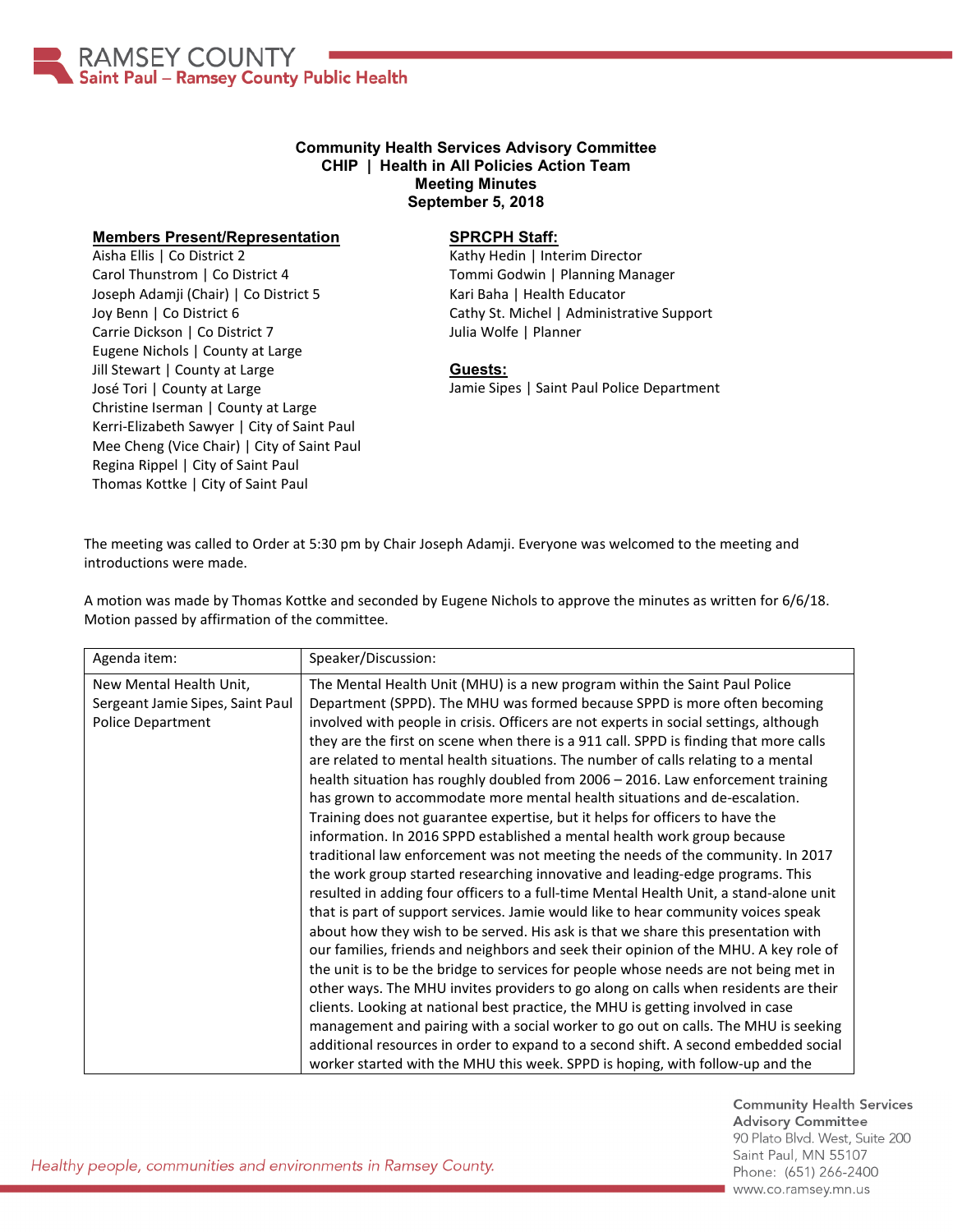| Agenda item:                                                                                                           | Speaker/Discussion:                                                                                                                                                                                                                                                                                                                                                                                                                                                                                                                                                                                                                                                                                                                                                                                                                                                                                                                                                                                                                                                                                                                                                                                                                                                                                                                                                                                                                                                                                                                                                                                                                                                                                                                                   |
|------------------------------------------------------------------------------------------------------------------------|-------------------------------------------------------------------------------------------------------------------------------------------------------------------------------------------------------------------------------------------------------------------------------------------------------------------------------------------------------------------------------------------------------------------------------------------------------------------------------------------------------------------------------------------------------------------------------------------------------------------------------------------------------------------------------------------------------------------------------------------------------------------------------------------------------------------------------------------------------------------------------------------------------------------------------------------------------------------------------------------------------------------------------------------------------------------------------------------------------------------------------------------------------------------------------------------------------------------------------------------------------------------------------------------------------------------------------------------------------------------------------------------------------------------------------------------------------------------------------------------------------------------------------------------------------------------------------------------------------------------------------------------------------------------------------------------------------------------------------------------------------|
|                                                                                                                        | assistance of the social workers, to reduce the number of 911 calls and emergency<br>department trips. Other communities have experienced successes, and SPPD would<br>like to achieve the same success here. SPPD is applying for federal grants for a ride-<br>along social-worker model. With the social worker ride-along they can immediately<br>help evaluate and de-escalate situations, and make an informed decision about<br>whether transport is needed. SPPD wants to create a community of care team with<br>many partners. Assessment tools for SPPD do not exist at this point. The SPPD would<br>like to develop a tool for crisis intervention. Many communities are dealing with this<br>issue, so they are sharing ideas and resources. Minnesota is 49 <sup>th</sup> out of 50 states in<br>terms of mental health beds per 100, 000 population. The recommendation is for 46<br>beds and Minnesota has 3.5, so there are extremely limited places for patients to go.<br>Jail intake staff make an assessment of the person's mental health state. All officers<br>are going to attend Crisis Intervention Training so they can achieve trauma-informed<br>policing. An additional topic is children's mental health. School Resource Officers<br>(SROs) are involved up to a point, but each SRO is typically involved with 1500 -<br>2000 students in two or more schools. Committee members acknowledged Jamie's<br>work and encouraged that a look at the big picture may show the depth of work that<br>still needs to take place. Future discussion on what else we can do to assist SPPD in<br>changing the paradigm and how they impact community mental health.<br>Jamie can be reached at jamie.sipes@ci.stpaul.mn.us. |
| Mental Health Work in Ramsey<br>County, Kari Baha<br>(Health<br>Educator), Saint Paul - Ramsey<br>County Public Health | Kari is coordinating programs in the community that are pre-crisis and crisis point.<br>Everyone has a zone of stability, and these programs work around the needs of the<br>community. We want to create an environment where it is OK to talk about mental<br>health. In May public health hosted a ribbon wall activity recognizing things that<br>help people maintain their mental health.                                                                                                                                                                                                                                                                                                                                                                                                                                                                                                                                                                                                                                                                                                                                                                                                                                                                                                                                                                                                                                                                                                                                                                                                                                                                                                                                                       |
|                                                                                                                        | Kari began a pilot program called Voices of the Community that will meet monthly<br>from May - December. Various presenters describe what mental health and<br>resiliency means to different cultures and communities, and encouraged staff to<br>learn about family dynamics and cultural sensitivity. Community dialogues are<br>important and staff are learning so much.                                                                                                                                                                                                                                                                                                                                                                                                                                                                                                                                                                                                                                                                                                                                                                                                                                                                                                                                                                                                                                                                                                                                                                                                                                                                                                                                                                          |
|                                                                                                                        | Kari is hosting a Mental Health First Aid class to recognize and de-escalate situations.<br>They will partner with Fairview and Health East to host Mental Health First Aid.                                                                                                                                                                                                                                                                                                                                                                                                                                                                                                                                                                                                                                                                                                                                                                                                                                                                                                                                                                                                                                                                                                                                                                                                                                                                                                                                                                                                                                                                                                                                                                          |
|                                                                                                                        | Kari presented goals for 2019. KAYSC is currently working with youth to help them<br>understand the body's reaction to stress and they would really enjoy sharing<br>resources with Kari.                                                                                                                                                                                                                                                                                                                                                                                                                                                                                                                                                                                                                                                                                                                                                                                                                                                                                                                                                                                                                                                                                                                                                                                                                                                                                                                                                                                                                                                                                                                                                             |